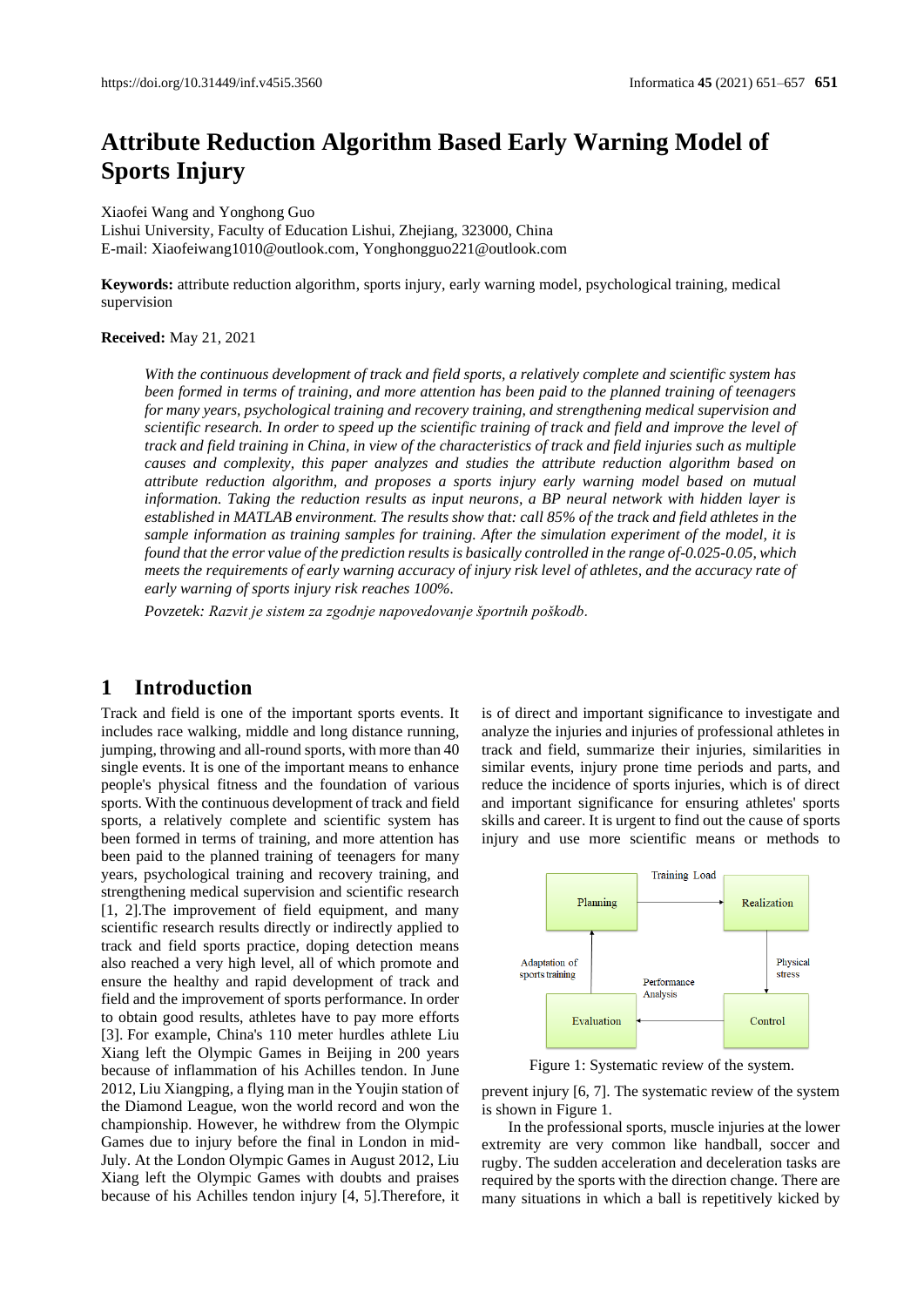the players. A typical professional soccer team is demonstrated by the data with 25-player squad and more than a quarter can be counted from injuries [8, 9]. The more than 90% of all Lower extremity muscle injuries (MUSINJ) in soccer is comprised by the lower extremity of four major muscle groups' injuries. The development and implementation of strategies are required that prevent and reduce the MUSINJ severity. The identification of athletes at high risk of MUSINJ is done for screening program validation for MUSINJ prevention program establishment [10]. For prediction and prevention of sports injuries, the three steps are overcome successfully.

Identification of potential risk factors to demonstrate the strong relationship with injury in prospective studies with the cut-off values.

The validity of the screening tests are determined that are utilized to measure the risk factors for new athlete population prediction.

Identification of the intervention programme to target the athletes at high risk by utilizing the developed screen.

The organization of the paper is as follows. Section II provides an overview of the exhaustive literature survey followed by a methodology adopted in section III. A detailed discussion of obtained results is in section IV. Finally, Section V concludes the paper.

## **2 Literature review**

For track and field injuries, researchers at home and abroad have made a lot of research. Starting from the training practice, Shao Liwei proposed to take the prevention of injury as an important part of training arrangement. After injury, active recovery as an important auxiliary treatment can achieve good results. It is emphasized that the combination of coaches and doctors can improve the prevention level of thigh muscle injury of Female Sprinters. Liu Ju made a follow-up investigation and Analysis on the thigh muscle injury in hurdles, put forward the prevention measures of stress, and adopted the method of electronic conduction therapy instrument to reduce the occurrence of thigh muscle injury in hurdle, ensure training and competition, improve the level of sports, and promote the development of track and field [11]. Nikolaos evaluated 165 track and field athletes with acute posterior femoral muscle injury using the same nonsurgical rehabilitation program. In the research sample, 81% of the affected limb's range of motion is 20 degrees smaller, the recovery time is 2 weeks, the range of motion is more than 30 degrees accounted for 3.6%, recovery time more than 6 weeks, complete recovery time and range of motion defects have obvious relationship, the measurement of the range of motion of knee joint defects is conducive to predict the recovery time of athletes. In order to vividly describe the relationship between internal risk factors, external risk factors, stimulus events and sports injury in the process of sports training, established a dynamic etiological model of sports injury. In the model, the internal risk factors such as age, body composition, physical fitness, injury history, abnormal anatomical structure are described; external factors include protective measures, equipment and facilities, environmental factors,

etc.; stimulating or inducing events include joint activity, training plan, competition schedule, etc [12]. He believes that internal risk factors will not directly lead to injury, only have the tendency of injury. If combined with the role of external risk factors, it is likely to make athletes become vulnerable to injury. If there is stimulation or induced event at this time, it will lead to injury. He also stressed that attention should be paid to the interaction between internal and external risk factors. Attribute reduction algorithm is the core content of rough set theory [13]. After years of research and development, scholars at home and abroad have developed many kinds of attribute reduction algorithms. Scholars from different angles, using a variety of technologies and strategies to study, and thus put forward a lot of algorithms, mainly based on discernibility matrix attribute reduction algorithm, information entropy, knowledge granularity based heuristic attribute reduction algorithm, based on positive domain and dependency degree of attribute reduction algorithm and so on [14]. As a new mathematical tool, the advantage of rough set theory is that it can discover the inner relation or decision rules of problems through knowledge reduction based on the classification ability of data, without any prior knowledge and additional information of data. The improvement of existing algorithms and the development of small-scale systems are also a very valuable research direction [15, 16]. Especially in the sports field, there is a lack of reduction algorithm based on the characteristics of sports events. The provide reference for the treatment and prevention of sports injury is provided [17].

The earthquake is detected by the Earthquake Early Warning (EEW) systems and strong shaking intensity notice is provided [18]. On society, EEW's potential impacts are understood with the advancement in the EEWs technical research. Benefits are provided by the EEW perceived by the participants like life-safety and health & safety, psychological preparedness, activation of emergency plans and situational assessment and organizational. There is rapid development of EEW technological research that is useful sectorial applications. The CET4 affected by the many factors are analyzed based on the multiple linear regression algorithms [19]. The statistical analysis techniques are utilized for transformation of history data based on the data mining and then CET-4 test result and its factors are obtained. There is high relationship between the degrees of fit. The partition-weighted K-nearest neighbor algorithm is established to further improve the algorithm. There is no significant improvement but the stability classification is better than K-nearest neighbor algorithm, its classification efficiency is greatly improved, classification time is greatly reduced, and classification efficiency is increased by 19%. The individual's heat-stress response is continually learned by the environmental variables and the individual's noninvasive measurements are utilized by the model [20]. The real-time individualized core body temperature estimate is provided by the model parameters. In this paper, author details the contemporary statistical approaches from Machine Learning and Data Mining environments for robust predictive models building [21].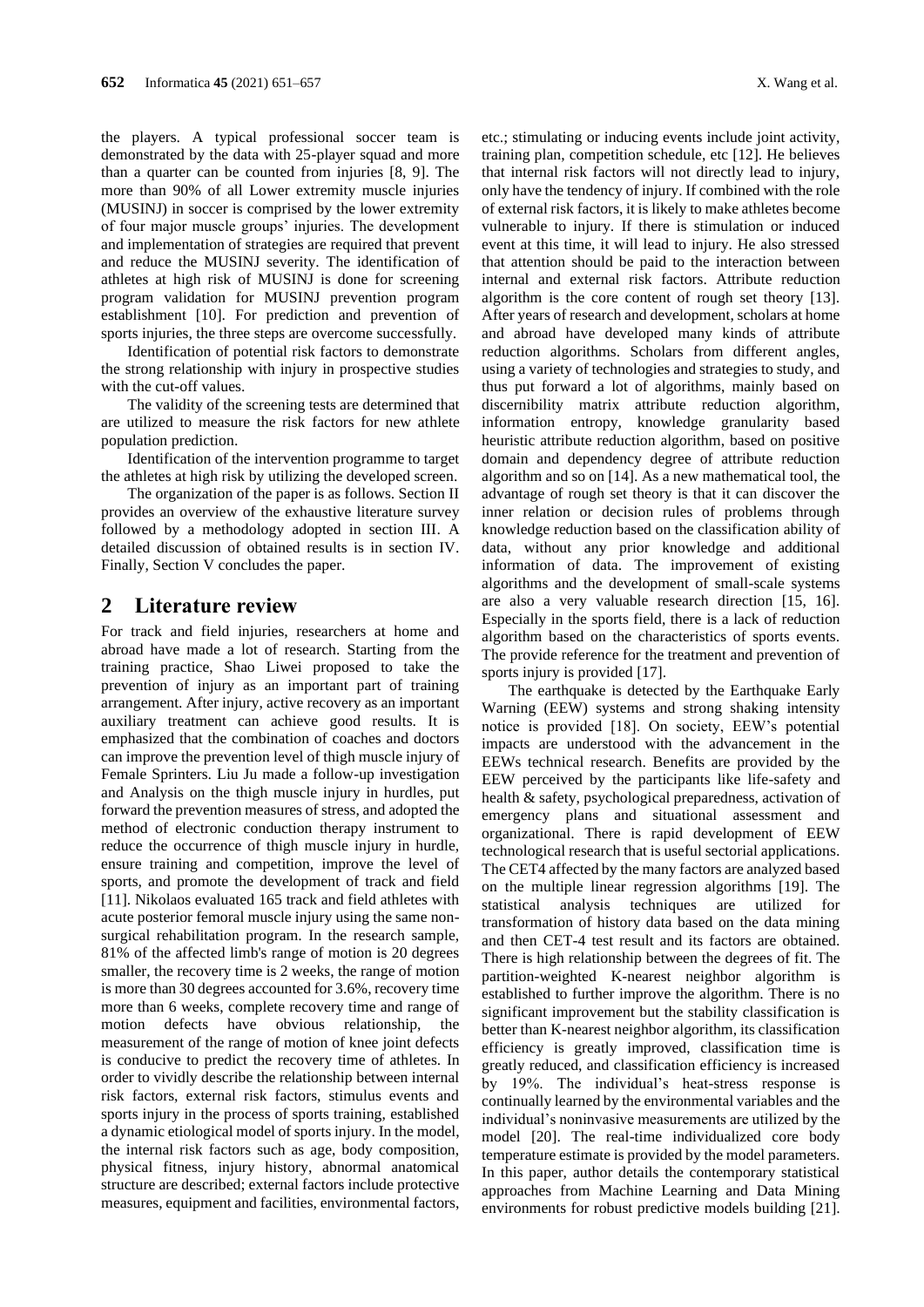The numerous machines learning behavior is analyzed and compared lower extremity muscle injuries risk identification. All the MUSINJ occurring in the 2013/2014 seasons are captured by employing the injury surveillance. The analysis and comparison of predictive ability of several models are done by applying a range of learning techniques.

Main focus of this work is to speed up the scientific training of track and field and improve the level of track and field training in China, in view of the characteristics of track and field injuries such as multiple causes and complexity.

- 1. The attribute reduction algorithm based on attribute reduction algorithm is analysed properly.
- 2. The sports injury early warning model is proposed which is based on the mutual information.
- 3. Establishment of BP neural network with hidden layer in the MATLAB by reduction results as input neurons.

## **3 The realization of attribute reduction algorithm**

## **3.1 Attribute reduction based on mutual information**

Attribute reduction based on mutual information is to express the basic concept and operation of rough sugar set from the perspective of information theory. The basic information of mutual information has been introduced in the previous [22, 23]. The basic idea is to select the most important attribute set to add to the core based on the core of the condition attribute relative to the decision attribute in the decision table, and finally take the mutual information equality as the end condition of reduction. Algorithm description:

**Input:** Information System,  $S = (U, A, V, F)$ . In which,  $A = C \cup D$ ,  $C \cup D = \Phi$ .

Where,  $U$  is the universe, C and  $D$  are the condition and decision attribute set respectively.

**Output:** Relative reduction of C to D.

1) The mutual information  $I(C; D)$  of condition attribute C relative to decision attribute d is calculated;

 $D, I (R; D) < I (C; D)$ ; Sometimes, relative kerne is  $R = \phi I (R; D) = 0$ .

- 2) Let  $B = R$  and the condition attribute C-B repeat: Any attribute  $P \in C - B$  computing mutual information  $I(p;D|B)$ ; extract the attribute that maximizes the conditional mutual information I (p; D | b), if there are multiple attributes  $p_i(i =$ 1,2, ...,  $n$ ) when the attribute reaches the maximum value, the attribute  $Pi$  with the least number of attribute value combinations with B is selected.
- 3) Order B = B  $\cup$   $(a_i)$ ;
- 4) If  $I(B; d) = I(C; D)$ , terminate; otherwise, turn to step 3.
- 5) Finally,  $B$  is a relative reduction relative to  $C$ .



Figure 2: Flow chart of attribute reduction algorithm based on mutual information.

The flow chart of attribute reduction algorithm based on mutual information is shown in Figure 2.

Based on mutual information attribute reduction algorithm, an attribute importance reduction method is defined from the perspective of information [24, 25]. In the worst case, the number of attributes considered is C,  $C - 11$ . So the total reduction number is  $m + m + 1 +$  $1 = M(M + 1)/2$ . If the influence of the number of objects on the calculation time is ignored, the algorithm can find a satisfactory reduction in  $O(C2)$  time complexity in the worst case [26].

#### **3.2 Sample and index selection**

In this paper, through questionnaire survey and expert interview to summarize the potential injury factors, and collect and process the data.

*1) Establishment of data collection table of injury risk factors in track and field sports:* After consulting a large number of domestic and foreign literatures and interviewing with experts in sports medicine, excellent teachers and athletes of track and field team, the incidence and common causes of sports injury in track and field events were understood. Based on the in-depth analysis and systematic classification of injury factors, the data collection table of injury risk factors in track and field sports was formulated [27-29]. It is used to collect the information of injury factors and injury database. The data collection form is distributed to athletes once a week in the training cycle, and the athletes fill in according to their own actual situation.

*2) Data statistics of injury risk factors in track and field sports:* Firstly, the factors related to sports injury risk in data collection table of injury risk factors of track and field sports" were screened out, and the corresponding options of the factors were assigned according to their contribution to sports injury risk [30]. Taking three option factors as an example, the minimum contribution of option level is assigned to 1, and the maximum option is assigned to 3. On this basis, the standard form is used to make statistics on the data collection form filled in by athletes.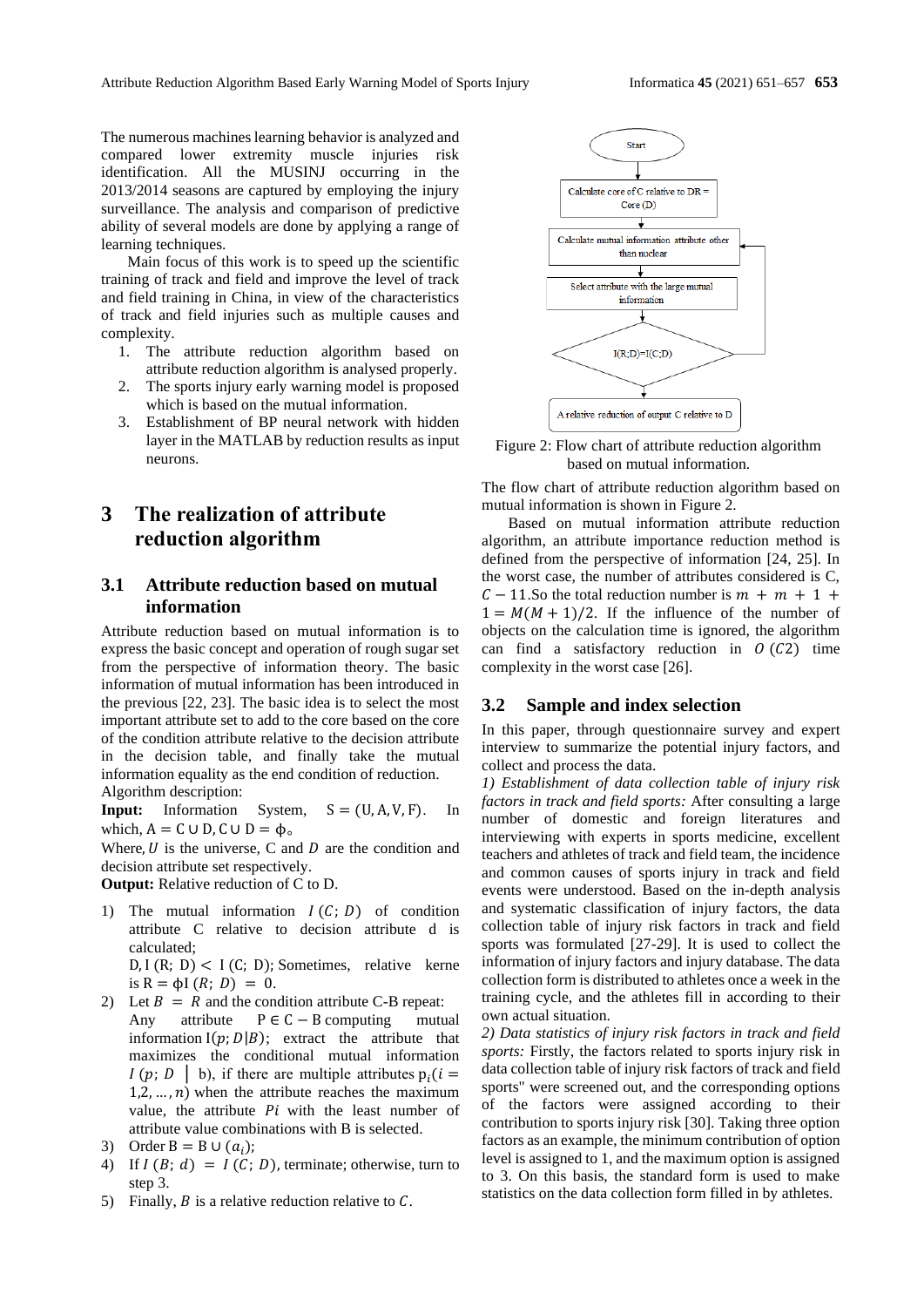#### **3.3 Injury surveillance**

The International Injury Consensus Group make the recommendation, an acute pain occurred during training or competition in the muscle is the MUSINJ. The immediate termination of play is resulted in the next training session. A clinical examination is done to confirm the injuries by the doctors. The full participation in training is allowed by the players who are considered injured and the match selection availability is also allowed. There are different kinds of studies and in this study, triceps surae and adductor muscles injuries are considered. At the club, there are medical staff recorded MUSINJ on an injury sent to the study group each month. The following details are provided by the medical staff to the investigators [31]. The muscle, leg injured, injury severity based on lay off time from soccer and whether it was a recurrence and total time for full training and competition resuming. After follow up period, the individual clubs data is collected into the central database that followed up at the different clubs. The minimal MUSINJ is diagnosed and the total time loss is recorded by the medical staff. In the in the injury surveillance process, these inconsistencies are resolved and only MUSINJ showing a time  $\text{lost} > 4$  days are then analyzed statistically. The testing procedure is graphically represented in Figure 3.



Figure 3: Graphically representation of testing procedure.

#### **3.4 Statistical analysis**

The several techniques are analyzed and compared by the statistical analysis to find the predicting MUSINJ model [32-34]. The two stages comprise the statistical analysis.

*1) Data pre-processing:* The data mining techniques are applied by preparing the datasets in this stage. The data cleaning and data discretization are the pre-processing methods applied for optimization.

*2) Data processing:* The imbalanced data sets are applied and address the learning at this stage. The pre-processing, cost-sensitive learning and ensemble-based methods are studied [35-37]. The combination of a cost-sensitive classifier with class-balanced ensembles for imbalanced data sets.

## **4 Results and discussion**

This project adopts expert validity test method to analyze and evaluate the whole, structure and content of the questionnaire (using the evaluation scale of very perfect, relatively perfect, perfect foundation, not too perfect and imperfect). By distributing questionnaires to 17 experts who are engaged in track and field professional team coaches, the evaluation results of experts on the effectiveness of the questionnaire are shown in Table 1 and graphically presented in Figure 4 for better analysis and visualization. The results show that no experts think that the overall evaluation, structure evaluation and content evaluation of the questionnaire are not perfect or imperfect. It can be considered that the validity evaluation of the questionnaire can meet the requirements of the questionnaire design. Reliability test: the reliability of the questionnaire is tested by half reliability test, and the content consistency coefficient is tested by Spearman Brown formula. The reliability coefficient and recovery rate of the questionnaire meet the needs of data analysis.

|                                | <b>Very</b><br>perfect | More<br>perfect | <b>Basic</b><br>perfect |
|--------------------------------|------------------------|-----------------|-------------------------|
| <b>Overall</b><br>evaluation   |                        | 93              |                         |
| <b>Structure</b><br>evaluation | 7                      | 50              | 43                      |
| <b>Content</b><br>evaluation   |                        | 64              | 36                      |

Table 1: Expert validity evaluation results.



 $\Box$  Overall evaluation  $\Box$  Structure evaluation  $\Box$  Content evaluation

#### Figure 4: Expert validity evaluation results.

In order to comprehensively reflect the possible factors of injury, we will choose as many relevant indicators and data as possible when selecting injury indicators of athletes [38]. However, such a large number of indicators will not only affect the early warning effect of the model, but also cause the complexity of the system, which will limit the implementation of the transplantation of mobile platform. Therefore, this paper uses the powerful function of rough set theory in attribute reduction to select all the injury indicators and select the indexes with higher contribution rate to the next step. The first thing we need to do is to establish a knowledge expression system with conditional attributes and decision attributes, that is, the generation of decision table.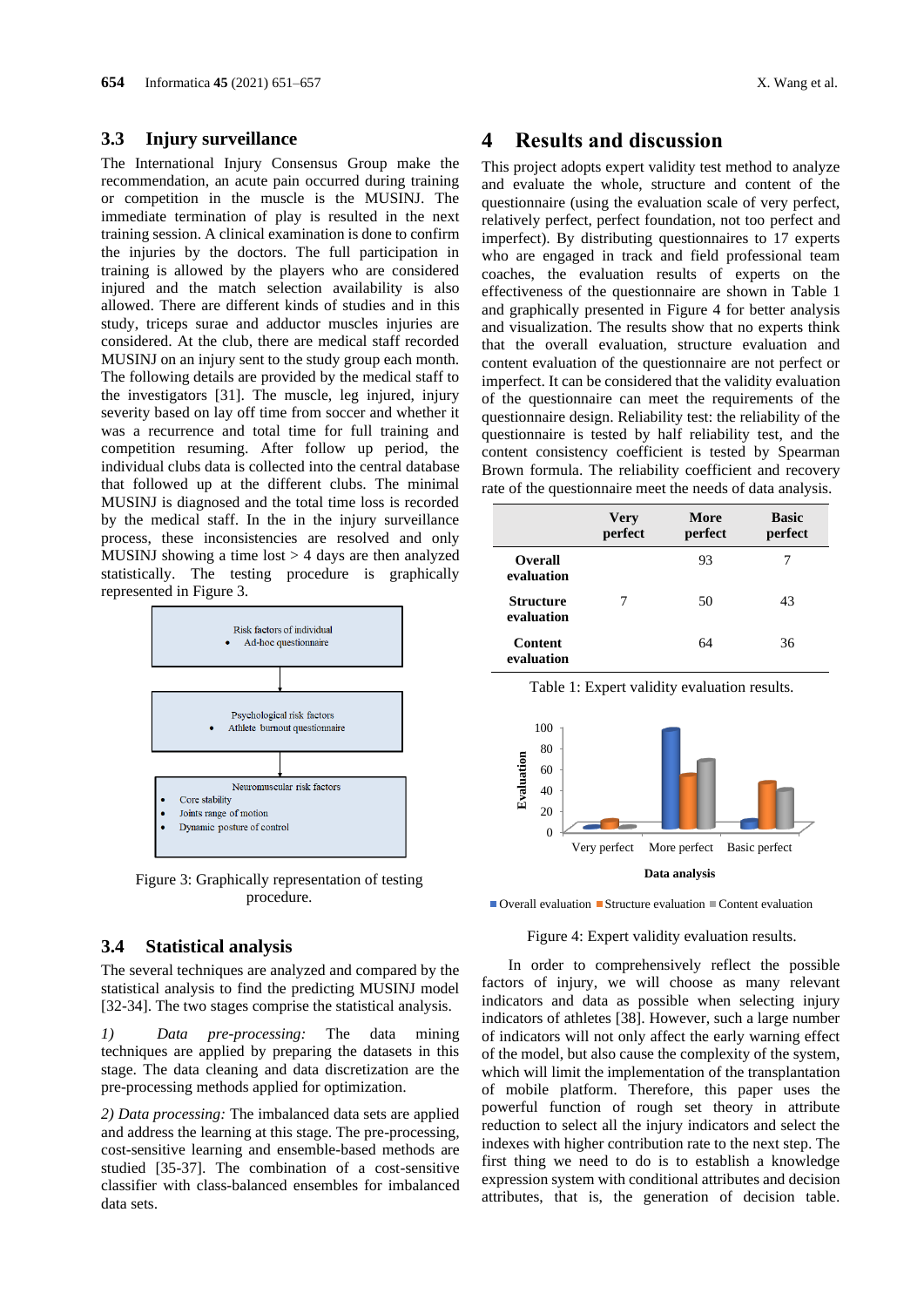| <b>Serial</b><br>number | Model<br>warning<br>results | The<br>actual<br>results | Risk level     |
|-------------------------|-----------------------------|--------------------------|----------------|
| 1                       | 1.04                        |                          | Low risk level |
| 2                       | 2.02                        | 2                        | Low risk level |
| 3                       | 3.03                        | 3                        | Low risk level |
| 4                       | 2.98                        | 3                        | Low risk level |
| 5                       | 2.02                        | $\mathcal{L}$            | Low risk level |
| 6                       | 2.00                        |                          | Low risk level |
| 7                       | 0.95                        |                          | Low risk level |
| 8                       | 2.00                        | $\mathcal{L}$            | Low risk level |
| 9                       | 2.01                        | 2                        | Low risk level |
| 10                      | 1.01                        |                          | Low risk level |

Table 3: Test results of sports injury early warning model (data in the table are adjusted to make the error between -0.025-0.05).

According to the collected injury information data of track and field athletes, the decision information table of injury factors and injury risk is established. In the table a, Band We are conditional attributes, which respectively represent the injury risk index of track and field injury; they are decision-making attributes and represent the risk level of sports injury.

### **4.1 BP neural network training**

This paper mainly uses BP neural network, which is the most widely used neural network, to train the samples. According to the input information, the athletes can be divided into three categories according to the risk of sports injury. For simplicity, the three categories are represented by 1, 2, and 3 of BP neural network output value. Comparison table of BP output and risk level is tabulated in Table 2.

| <b>BP</b> neural network | <b>Risk warning level of</b> |  |  |
|--------------------------|------------------------------|--|--|
| output value             | sports injury                |  |  |
|                          | Low risk level               |  |  |
|                          | Medium risk level            |  |  |
|                          | High risk level              |  |  |

| Table 2: Comparison of BP output and risk level. |  |  |  |  |  |  |  |  |
|--------------------------------------------------|--|--|--|--|--|--|--|--|
|--------------------------------------------------|--|--|--|--|--|--|--|--|

The statistical data of 80 track and field athletes were randomly divided into two groups. The statistical data of 70 athletes were taken as training samples and the rest 10 as test samples. BP network model was constructed in MATLAB environment.

The main parameters include the weight and threshold of each layer, the transfer function and training function of hidden layer and output layer, training step length, training times, training target precision, learning efficiency, etc. After repeated experiments and comparing the results of many experiments, the final conclusion is that when the number of neurons in hidden layer is 12, the number of hidden layer neurons is 12. When the training error is set to 0.001, the learning efficiency is set to 0.03, the training step size is 600, and the maximum training times is 12000, the prediction effect of reduction results based on mutual information is the best. When the error decreases to 0.001, the curve gradually flattens, indicating

that the structure achieves stability and good effect. However, the maximum number of attribute reduction results based on dependency degree reaches 22000 times, and the training error of the network is reduced to 0.006, and the error curve tends to be gentle, which means that no matter how the BP network is trained, the error will not be greatly reduced.

#### **4.2 Sports injury early warning model test**

Using the neural network early warning model based on attribute reduction which has been established before, combined with the sports injury information of track and field athletes, the numerical value is input into the established model. Test results of sports injury early warning model is shown in Table 3.

The experimental results show that, using the trained neural network to test and verify 10 test samples, the more ideal results are obtained, and the error value of the prediction results is basically controlled between-0.025- 0.05. Such results meet the requirements of early warning accuracy of athletes' injury risk level in this topic, and the accuracy rate of sports injury risk early warning reaches 100%. Therefore, it is feasible to apply this algorithm to the early warning of sports injury risk of athletes. The combination of attribute reduction algorithm and neural network can not only improve the performance of the neural network, reduce the complexity of the network and reduce the training time of the network, but also effectively, conveniently and real-time prevent the occurrence of track and field sports injury to a certain extent. It has certain practical value in the actual training process.

## **5 Conclusion**

In order to speed up the scientific track and field training and improve the level of track and field training in our country, aiming at the characteristics of track and field injuries such as multiple causes and complexity, this paper analyzes and studies the attribute reduction algorithm based on attribute importance, and proposes a reasonable and effective attribute reduction algorithm based on attribute importance, which is applied to the early warning model of track and field injury risk. This paper proposes an attribute reduction algorithm based on mutual information and realizes it with programming tools. Finally, the reduction result is obtained, which is the injury index set which has great influence on track and field athletes. Taking the reduction results as input neurons, a BP neural network with hidden layer is established in MATLAB environment, and 85% of the track and field athletes' sample information is used as training samples for training. The optimal model structure is determined by comparing the convergence and result error. Taking the rest of the samples of track and field athletes as test data, the simulation experiment was carried out on the model. The results showed that the error value of the prediction results was basically controlled between-0.025-0.05, which met the requirements of early warning accuracy of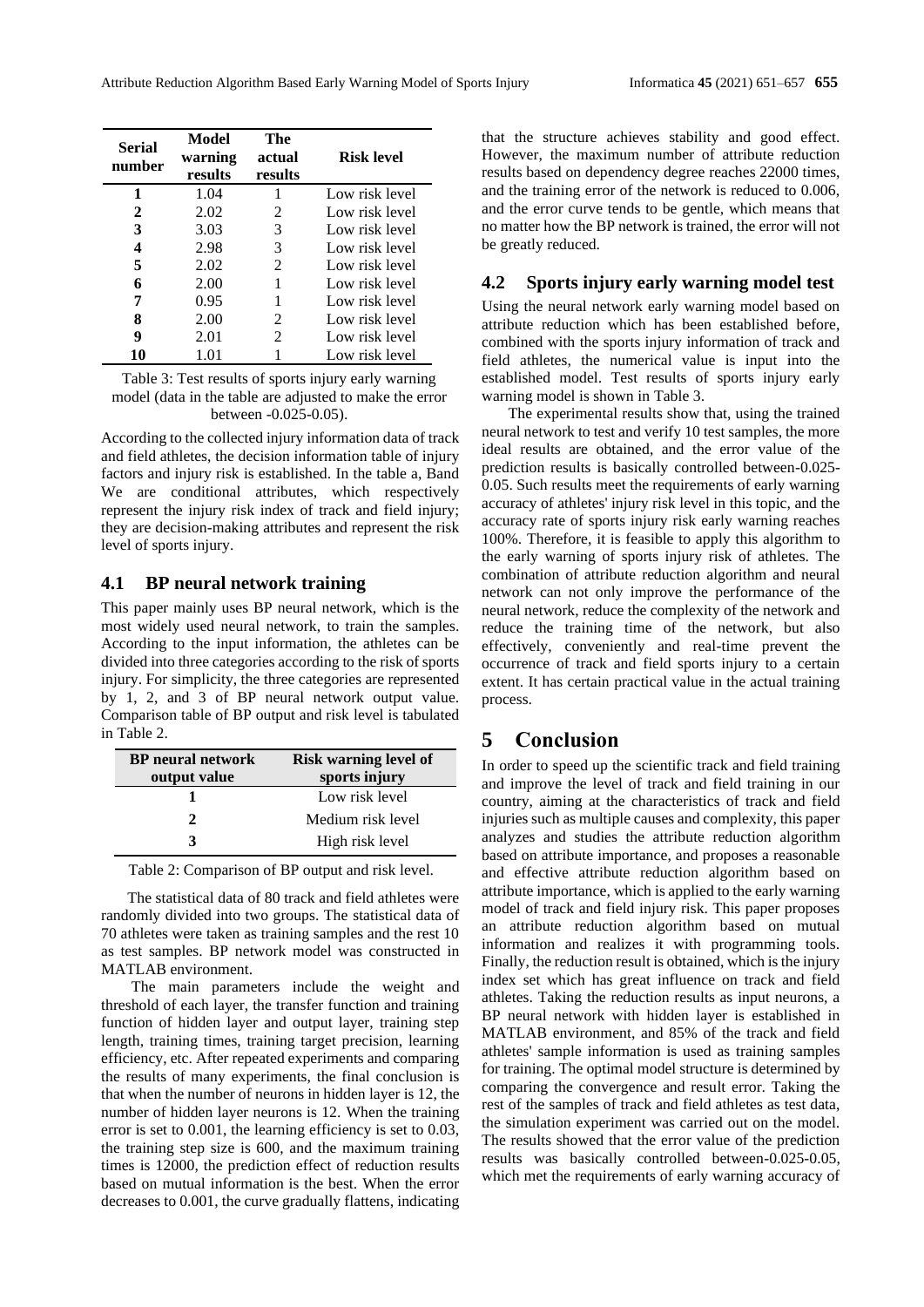athletes' injury risk level, and the accuracy rate of sports injury risk early warning reached 100%.

## **6 Acknowledgement**

Research Center of Shangluo Culture and Jia Pingwa, A Study on the Translation and Introduction of Mo Yan's Works and Jia Pingwa's Works in English-speaking Countries (18SLWH05).

## **References**

[1] Leihua, Z. , Hongtai, N. , Zhongni, W. , & Xuehong, L. . (2019). Research on the construction of early warning model of criminals based on big data. Netinfo Security.

https://doi.org/10.1007/978-981-32-9563-6\_27

[2] Zhou, D. . (2019). Research on the security early warning model of campus network based on log. IOP Conference Series Earth and Environmental Science, 252, 042080.

doi:10.1088/1755-1315/252/4/042080

- [3] Juan, D. , Yue, W. , Wei, J. , & Shuyuan, L. . (2019). Research on the Early-warning Model of Foaming Phenomenon in Desulfurization Solution System of Natural Gas Purification Plant Based on Artificial Intelligence Technology. 2019 2nd International Conference on Artificial Intelligence and Big Data (ICAIBD). https://doi.org/10.1016/j.desal
- [4] Jin, R. , & Rui, C. . (2019). Research on early warning model of microblog public opinion based on netizens' interest preferences. China Public Security(Academy Edition). doi:10.1088/1742-6596/1631/1/012108
- [5] Yang, P. , & Yang, M. . (2019). Research on the Management Model of University Students Academic Early Warning Based on Big Data Analysis. International Conference on Communications, Information System and Computer Engineering. North China University of Technology;Beijing University of Chemical Technology.

DOI: 10.1109/CISCE.2019.00148

- [6] Yu, C. , Li, Z. , & Liu, H. . (2019). Research on Gravity Compensation Algorithm of Model-free Manipulator Based on L1-norm Convex Optimization. 2018 IEEE International Conference on Robotics and Biomimetics (ROBIO). IEEE. DOI: 10.1109/ROBIO.2018.8664862
- [7] Wang, X., (2020). Research on inversion of ecosystem dynamics model parameters based on improved neural network algorithm. Microprocessors and Microsystems, 80. DOI: 10.1016/j.micpro.2020.103605
- [8] Jiang, H., Xue, Z. P. , & Guo, Y. . (2020). Research on plant leaf disease identification based on transfer learning algorithm. Journal of Physics Conference Series, 1576, 012023.

https://doi.org/10.1155/2020/2479172

[9] Qi, Z. , Li, S. , Li, M. , Dang, C. , Sun, D. , & Zhang, D. , et al. (2019). Research on the algorithm model for measuring ocean waves based on satellite gps signals in china. Sensors (Basel, Switzerland), 19(3). https://doi.org/10.3390/s19030541

- [10] Xin, C. , Dan, L. , & Shuo, H. . (2020). Research on Deceleration Early Warning Model Based on V2X. 2020 12th International Conference on Measuring Technology and Mechatronics Automation (ICMTMA). https://doi.org/10.1155/2020/5172305
- [11] Jia, X., & Zhang, D. (2021). Prediction of maritime logistics service risks applying soft set based association rule: An early warning model. Reliability Engineering & System Safety, 207, 107339. DOI: 10.1016/j.ress.2020.107339
- [12] Lowe, D., Ebi, K. L., & Forsberg, B. (2011). Heatwave early warning systems and adaptation advice to reduce human health consequences of heatwaves. International journal of environmental research and public health, 8(12), 4623-4648. doi: 10.3390/ijerph8124623
- [13] Delibaic, B., & Obradovic, Z. (2012, April). Towards a DGSS prototype for early warning for ski injuries. In 2012 IEEE 28th International Conference on Data Engineering Workshops (pp. 68-72). IEEE. DOI: 10.1109/ICDEW.2012.73
- [14] Ahmed, B., Rahman, M. S., Sammonds, P., Islam, R., & Uddin, K. (2020). Application of geospatial technologies in developing a dynamic landslide early warning system in a humanitarian context: the Rohingya refugee crisis in Cox's Bazar, Bangladesh. Geomatics, Natural Hazards and Risk, 11(1), 446-468. doi/full/10.1080/19475705.2020.1730988
- [15] Zhang, K., Zheng, X., Li, H., & Zhao, Z. (2020). Human health risk assessment and early warning of heavy metal pollution in soil of a coal chemical Plant in Northwest China. Soil and Sediment Contamination: An International Journal, 29(5), 481-502. DOI: 10.1080/15320383.2020.1746737
- [16] Fu, Z., Zhang, H., Chen, Q., & Liu, S. (2016, December). Application of naive bayes classifier in stampede risk early-warning of large-scale activities. In 2016 International Conference on Industrial Informatics-Computing Technology, Intelligent Technology, Industrial Information Integration (ICIICII) (pp. 174-180). IEEE. DOI:10.1371/journal.pone.0150630
- [17] Fu, Z., Zhang, H., Chen, Q., & Liu, S. (2016, December). Application of naive bayes classifier in stampede risk early-warning of large-scale activities. In 2016 International Conference on Industrial Informatics-Computing Technology, Intelligent Technology, Industrial Information Integration (ICIICII) (pp. 174-180). IEEE. doi: 10.21037/atm.2016.03.38
- [18] Becker, J. S., Potter, S. H., Prasanna, R., Tan, M. L., Payne, B. A., Holden, C., ... & Johnston, D. M. (2020). Scoping the potential for Earthquake Early Warning in Aotearoa New Zealand: a sectoral analysis of perceived benefits and challenges.